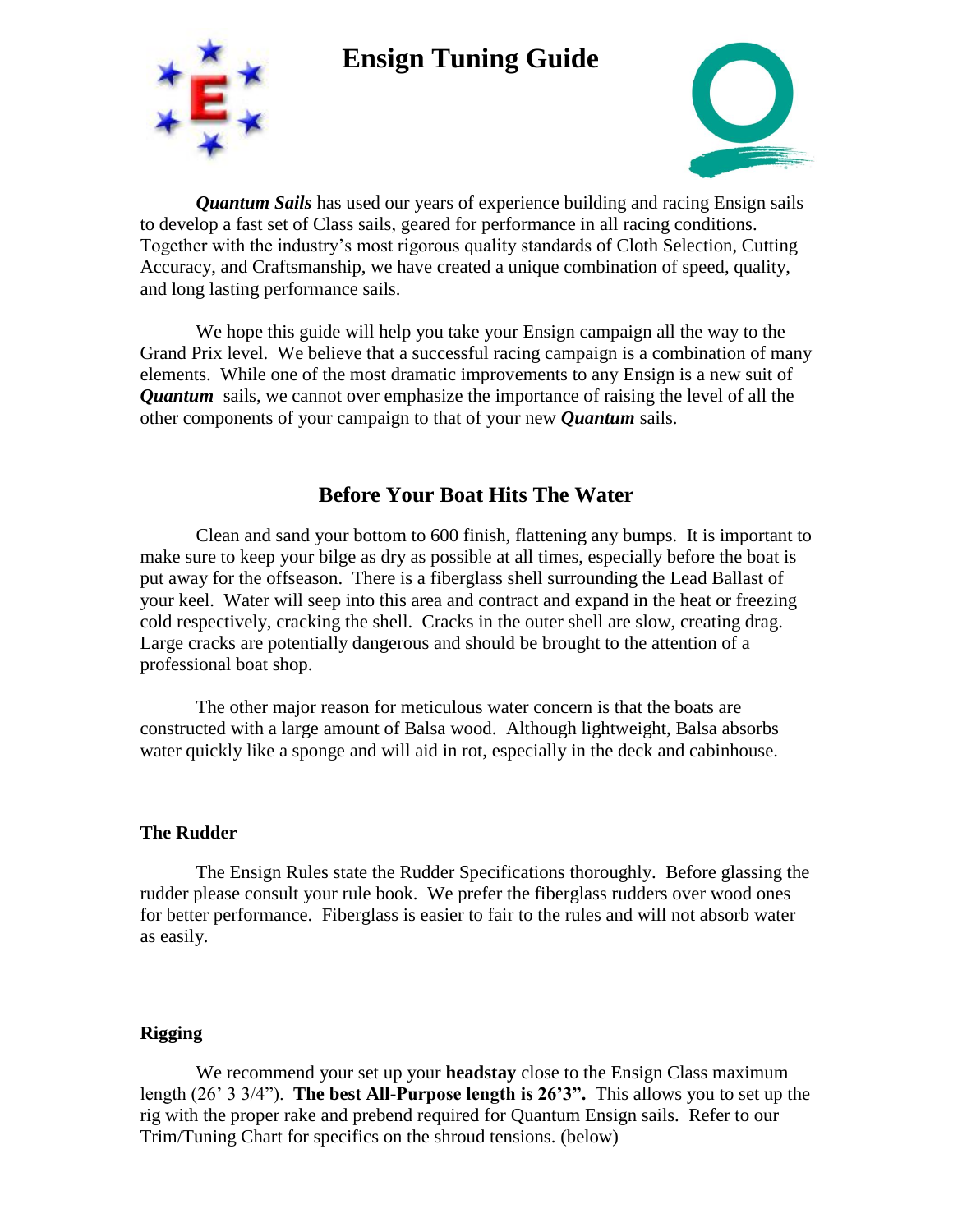#### **Mast Butt**

Where the mast butt is located is at the heart of rig tuning. Because mast step locations vary from boat to boat, we do not have a concrete measurement of where your own butt should be located. What you want to look for is  $1 \frac{1}{2}$  - 2" of prebend in the mast when the uppers and forward lower shrouds are tensioned properly ( $\sim$ 40/40 units) with the rig centered and the backstay hooked up and reading 0-5 units of measure on the tuning gauge (using the gauge on the forestay). We usually recommend shimming your mast forward at the deck, if there is room to do so. If you have less than 2" of prebend, un-screw the shrouds and move the butt aft a little, or forward a little if the mast has too much bend. Re-tension the rig. This is an important step and if you are not confident with the pre-bend amount repeat these steps until you see this 2" of pre-bend. I usually just sight up the mast when looking for this.

See Chart Included to help locate your Mast Butt in the proper position (last page).

### **Upwind Sailing**

Get the crew dialed into the trim/tuning chart. By changing gears in the varying conditions, big gains can be made. The sails are very versatile. In the lulls, move trim to the lower breeze settings in the main and genoa. In the puffs, trim the genoa and main for speed. If over-powered, ease the traveler down to flatten the boat and relieve weather helm.

The *Quantum* Mainsail gives lots of kick for pointing. By bringing the top batten to parallel and then to windward a few degrees, the boat will point  $3-6^\circ$  higher. When the boat slows in speed, change from "point" back to "speed" mode by easing the mainsheet and bringing the traveler up, keeping the boom in centerline of the boat. This versatility in the main is very desirable for squeezing off competition behind you and not getting sucked in to competition in front of you.

The mainsail needs the sheet to be eased hard to fall off at the weather mark and during "Ducking" other boats on the beat.

Set up the genoa leads for the prevailing breeze and then play the sheet through the puffs and lulls. Have the crew sit forward and to leeward in light air. Then move them to the benches as the boat speeds up around 7 knots of wind and more. In lighter air the Genoa will be about 3" off the spreader and just touching the shrouds at the foot. As the wind build the foot should be pulled in tighter on the foot and still about 2 - 3" off the spreader. You will want to move the genoa lead car aft as the wind builds and this will aid in twisting the genoa and de-powering.

#### **Downwind Sailing**

Try to keep the top batten parallel to the boom by adjusting the vang. In reaching under genoa, allow the main to twist similar to the genoas Leech. Trim the Pole just aft of square to the apparent wind in light/medium and medium to heavy breezes. In light air square the pole to  $90^\circ$ , in drifters try the pole just forward of square.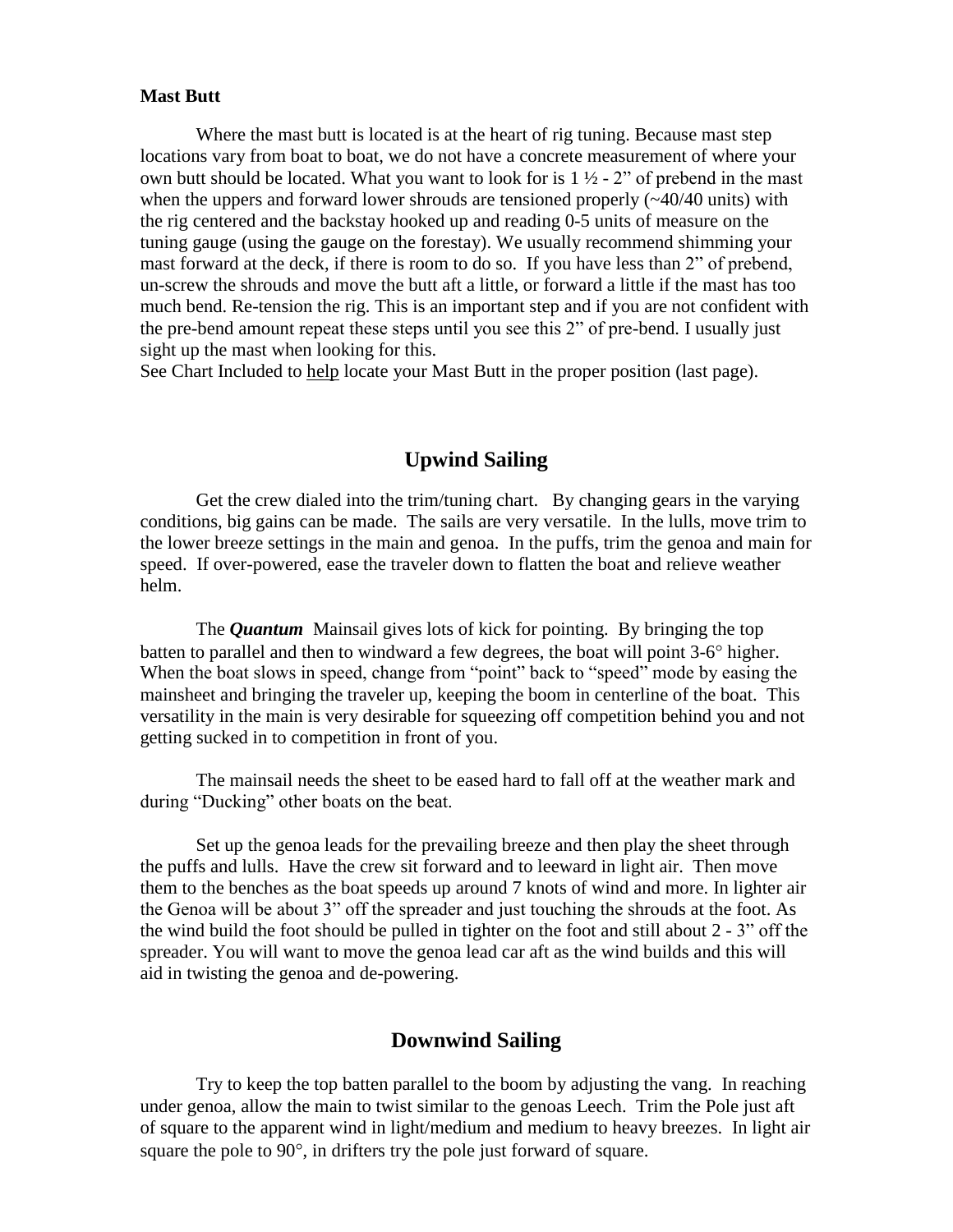The spinnaker should be flown with the clews relatively even to having the guy slightly higher by  $2 - 3$ ". The chute performs best with a  $4 - 6$ " curl in the windward leech shoulder. When reaching hard try pulling the pole down more, this will pull the draft of the chute forward and aid in turning the symmetric spinnaker into more of an asymmetric.

Heel the boat to weather when running dead downwind in a moderate breeze. In lighter wind heel the boat according to the helm feel – usually flat to slight leeward heel.

Try to steer the boat with the crew weight instead of the rudder downwind. You want to minimize the water flow disturbance past the rudder, minimizing drag. Move the crew to weather to go down or fall off, and move the crew to leeward to come up. Crew weight is most effective moving around in the middle and forward of the companionway.

#### **Overall**

Good Luck and feel free to contact us with any questions and input. We realize that the boats can be setup quite differently, so we have endeavored to provide simple, general numbers for you to shoot for. Have a great season.

Doug Burtner Randy Shore 585-342-5200 401-849-7700 dburtner@ quantumsails.com rshore@quantumsails.com

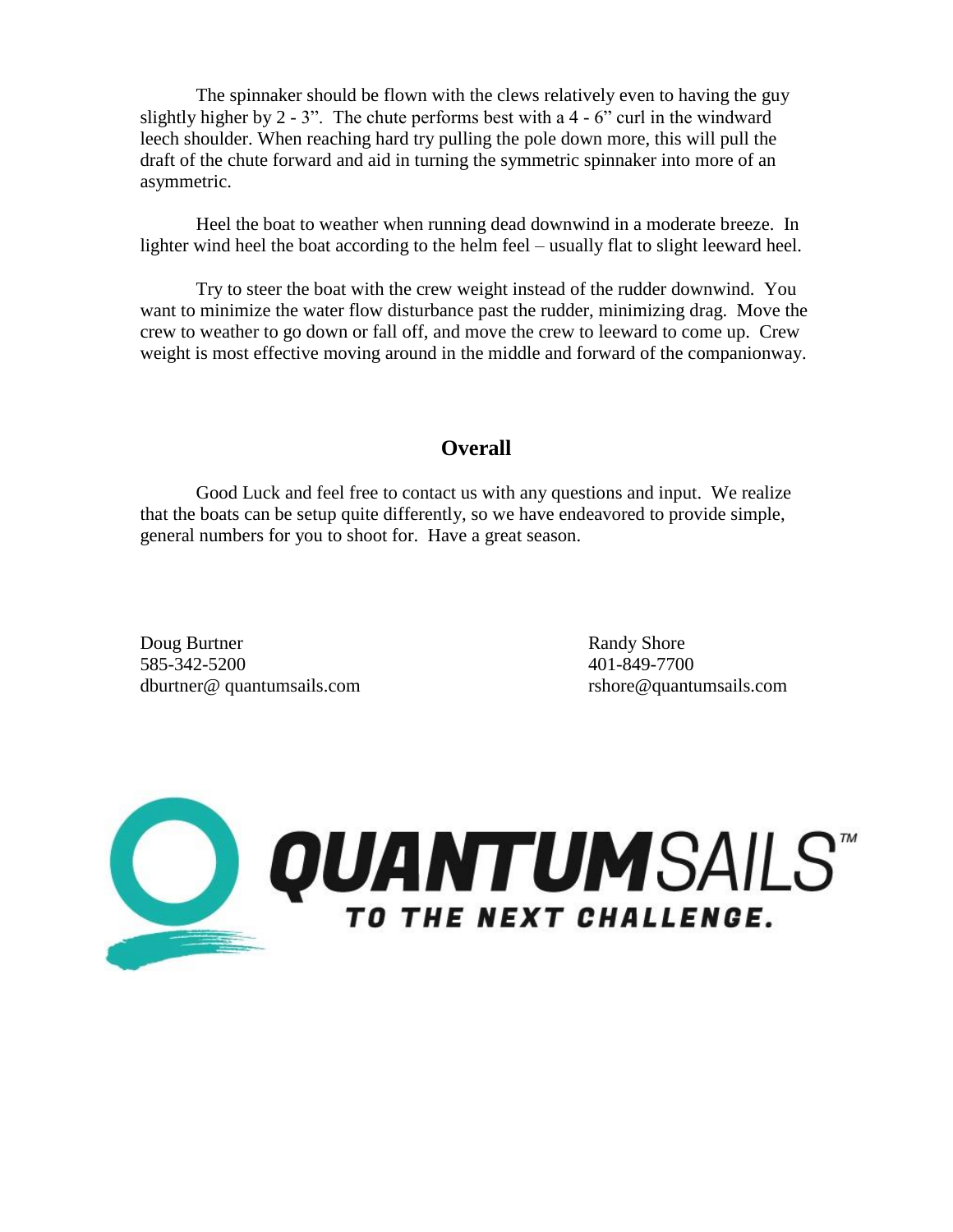



# ENSIGN Trim & Tuning Chart

|                                     | "Loos Gauge" 91-model A (call if you need one) |                           |                                  |                            |
|-------------------------------------|------------------------------------------------|---------------------------|----------------------------------|----------------------------|
| <b>Windspeed</b>                    | $0 - 6$                                        | $6 - 12$                  | $10 - 15$                        | $15 +$                     |
| <b>Controls</b>                     |                                                |                           |                                  |                            |
| <b>Fore Lowers</b>                  | 38                                             | 40                        | 40                               | 40                         |
| <b>Aft Lowers</b>                   | 24                                             | 24                        | 27                               | 27                         |
| <b>Uppers</b>                       | 40                                             | 40                        | 42                               | 44                         |
| <b>Forestay</b>                     | $5 - 10$                                       | 25<br>15                  | 30<br>35                         | 40                         |
| <b>Backstay</b>                     | 0                                              | 12<br>$\overline{0}$      | 25<br>20                         | 30                         |
| <b>Outhaul</b>                      | 1" eased                                       | Tight                     | Tight                            | Max                        |
| <b>Main Vang</b>                    | None/snug                                      | Snug                      | Medium                           | Heavy                      |
| <b>Main Leech</b>                   | $10^{\circ}$ open                              | Parallel                  | Parallel to 10°<br>closed        | Parallel to 10°<br>closed  |
| <b>Main C-Ham</b>                   | <b>None</b>                                    | Slight<br><b>Wrinkles</b> | Smooth                           | Smooth                     |
| <b>Headstay</b>                     | 26'3"                                          | Same                      | Same                             | Same                       |
| <b>Genoa Car</b><br><b>Position</b> | Car Forward<br>$\frac{1}{2}$ "                 | <b>Car Center</b>         | Car Back $\frac{1}{2}$ " -<br>1" | Car Back 2"                |
| <b>Luff Telltales</b>               | Even Break                                     | Even Break                | Even to Top $1st$                | Top 1 <sup>st</sup> always |

\*\*\*NOTE- The stays are 5/32" diameter, and we use "Loos Gauge" 91-model A (not B)